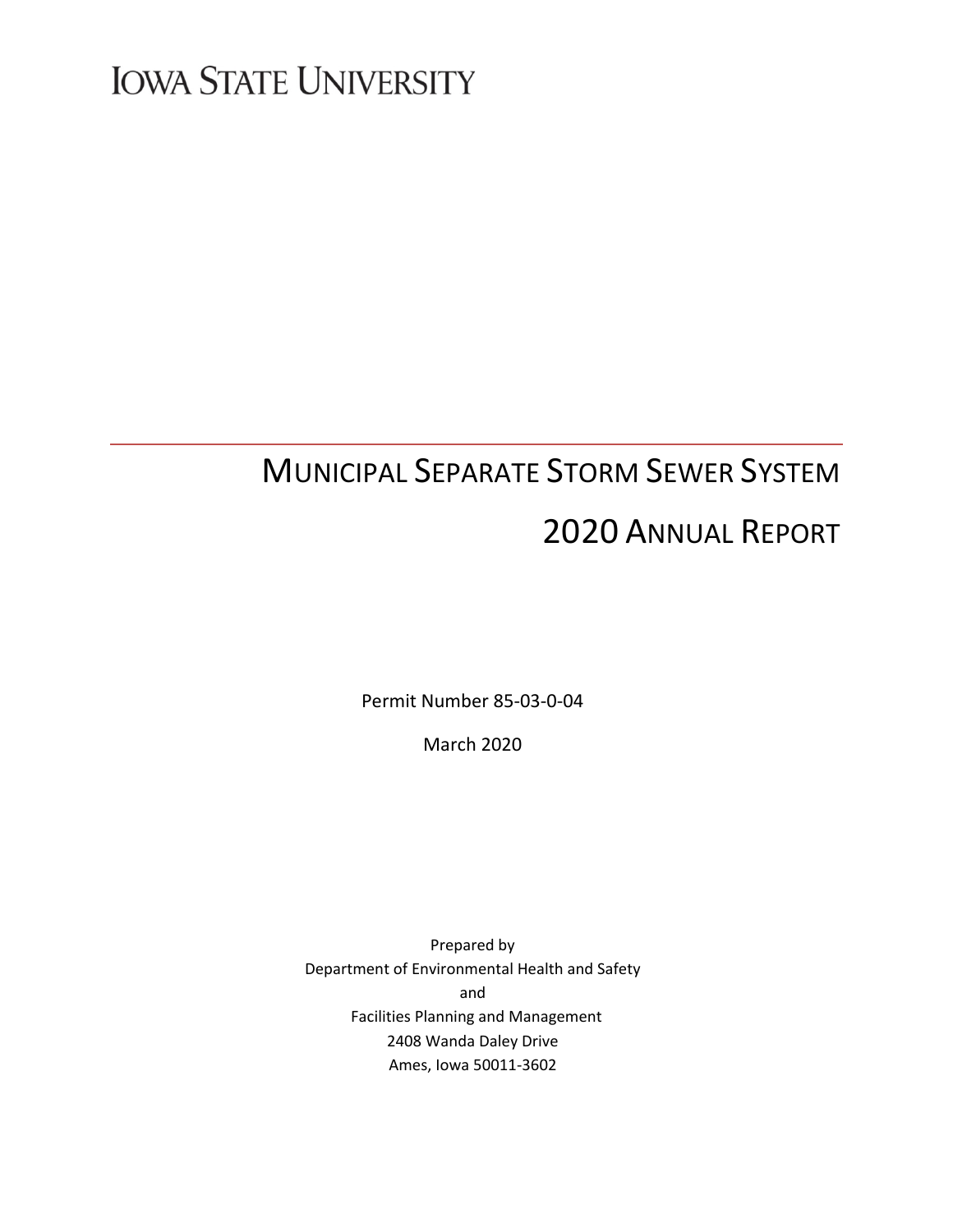# **INTRODUCTION**

The *2020 Annual Storm Water Report* for Iowa State University (ISU) was prepared by Environmental Health and Safety (EH&S) in accordance with Part III of the facility's Municipal Separate Storm Water System (MS4) permit, number 85-03-0-04. This report summarizes storm water compliance activities within the boundaries of ISU and outlying farm properties, including Central Campus, North Campus, South Campus, Applied Science Complex, Arboretum, Southwest Athletic Complex, College of Veterinary Medicine, Dairy Teaching Farm, and the BioCentury Research Farm.

# *1. STATUS OF IMPLEMENTING THE COMPONENTS OF THE NATIONAL POLLUTANT DISCHARGE ELIMINATION SYSTEM PERMIT*

ISU was issued a National Pollutant Discharge Elimination System (NPDES) permit on February 6, 2004. The permit was renewed in 2009, 2014, and 2019. The current permit expires on January 31, 2024. Modifications to the permit requested by ISU and approved by the Department included eliminating the requirement to publish quarterly the telephone number for the storm water hotline. This number is posted on the EH&S web page.

# A. Public Education and Outreach on Storm Water Impacts

The storm water web page consists of storm water facts and information, Storm Water Management Policy statements, storm water hotline telephone number, publications and forms, links to pre- and post-construction activities, and a storm water survey. In 2020, the storm water web page was viewed 363 times.

- 1. General Storm Water Education Fact Sheet
- 2. Storm Water Pollution Prevention web page, both available at: <https://www.ehs.iastate.edu/services/environmental/stormwater>
- 3. Education Program for Faculty and Staff. EH&S and FP&M staff participated in monthly storm water lunch and learn webinar series, provided through the Iowa Storm Water Education Partnership.

# B. Public Involvement and Participation

1. Storm Water Management Team. In 2020, ISU's Storm Water Management Committee met each semester and once during the summer. Further communications between individual team members occurred regularly, concerning storm water policies and project sites. In addition, EH&S Staff and FP&M staff met in March 2020 to discuss storm water management practices on ISU construction projects. The team continues to discuss strategies to mandate or incentivize green infrastructure features during the design phase of new projects.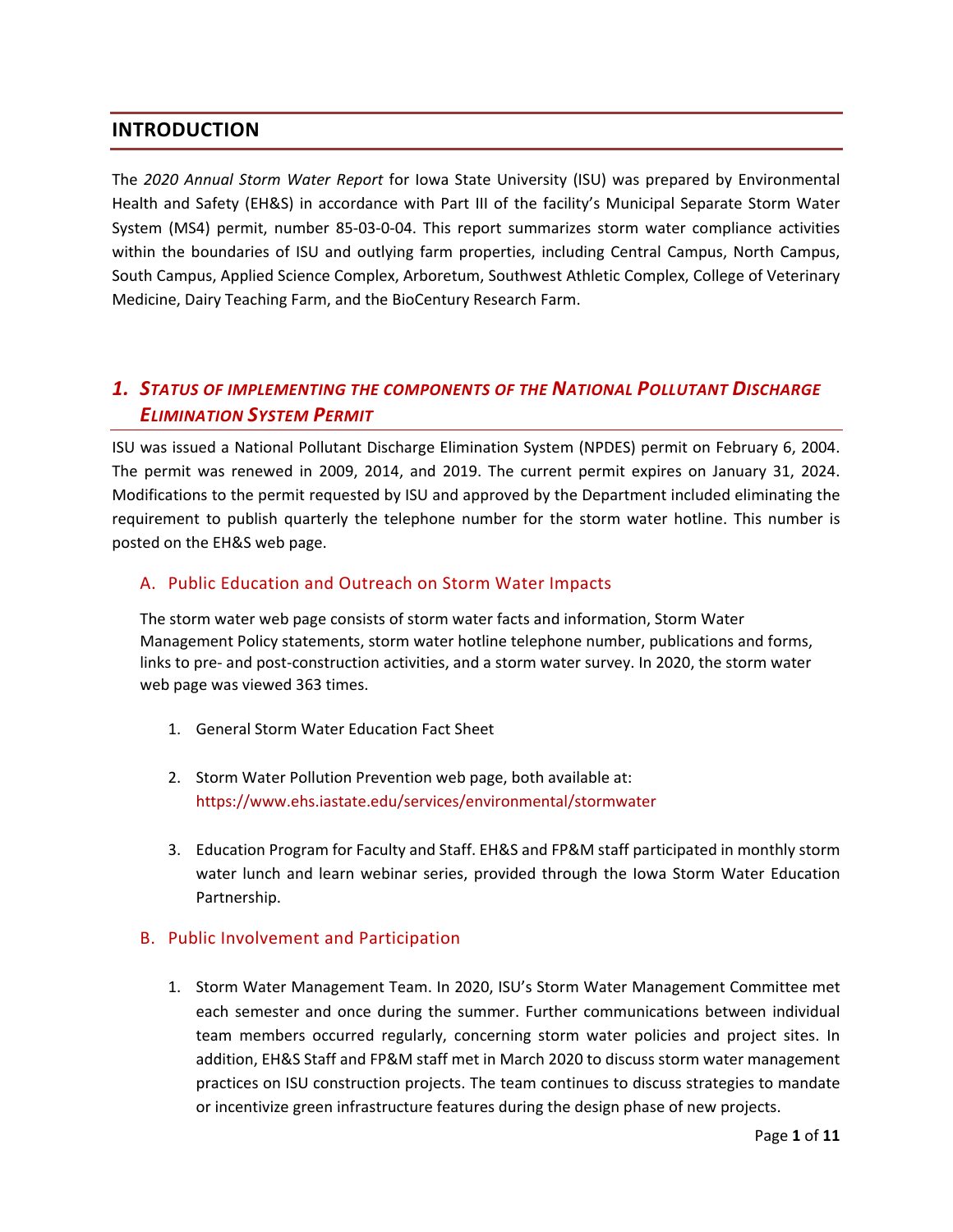2. Public Notice Requirements. For each construction permit, a Notice of Intent was completed which includes submitting a Public Notice to the Iowa State Daily (using DNR Form 542-8117). Notarized copies of public notices are retained for three years.

> lowa State Dally Media Group 2420 Lincoln Way, Suite 205 Ames, IA 50014-7448 515-294-4485



### **AFFIDAVIT OF PUBLICATION**

#### STATE OF IOWA **COUNTY OF STORY**

The undersigned, Sarah Lefeber, being first duty sworn on oath states that she/he is the General Manager, of the Iowa State Daily Media Group, a corporation duly organized and existing under the laws of the State of Iowa, with its principal place of business in Ames, Iowa, the publisher of THE IOWA STATE DAILY MEDIA GROUP newspapers of general circulation printed and published in the City of Ames, Story County, Iowa, and that an advertisement, a printed copy of which is attached as Exhibit "A" and made a part of this affidavit, was printed and published in the Iowa State Daily on the following date (s):

Friday, May 3, 2019

affiant this 3rd day of May, 2019.

xx. Sarah Lefeber

offen Notary Public In and for Story County, Iowa

Subscribed and sworn to before me by said



**COPY OF ADVERTISEMENT** 

| <b>PUBLIC NOTICE OF</b><br><b>STORM WATER DISCHARGE</b>                                                                                                                                                                                                                                                                                                        |  |
|----------------------------------------------------------------------------------------------------------------------------------------------------------------------------------------------------------------------------------------------------------------------------------------------------------------------------------------------------------------|--|
| Iowa State University plans to submit a Notice of Intent to the Iowa Department<br>ofNatural Resources to be covered under the NPDES General Permit No. 2<br>"Storm WaterDischarge Associated with Industrial Activity for Construction<br>Activities".                                                                                                        |  |
| The storm water discharge will be from the Sports Performance Center and<br>Jack TriceStudium Improvements North. Located in the NW 1/4 of Section 10,<br>Township 83 North, Range 24 SW, Story County.                                                                                                                                                        |  |
| Storm water will discharge from multiple point sources and will enter Squaw Creek.<br>to the Skunk River.                                                                                                                                                                                                                                                      |  |
| Comments may be submitted to the Storm Water Discharge Coordinator,<br>waDepartment of Natural Resources, Euvironmental Protection Division, 502<br>9th Street Des Moines, IA 50319-0034. The public snay review the Notice of<br>Intent from 8 a.m. to 4:30 p.m., Monday through Friday, at the above address after<br>It has been received by theDepartment. |  |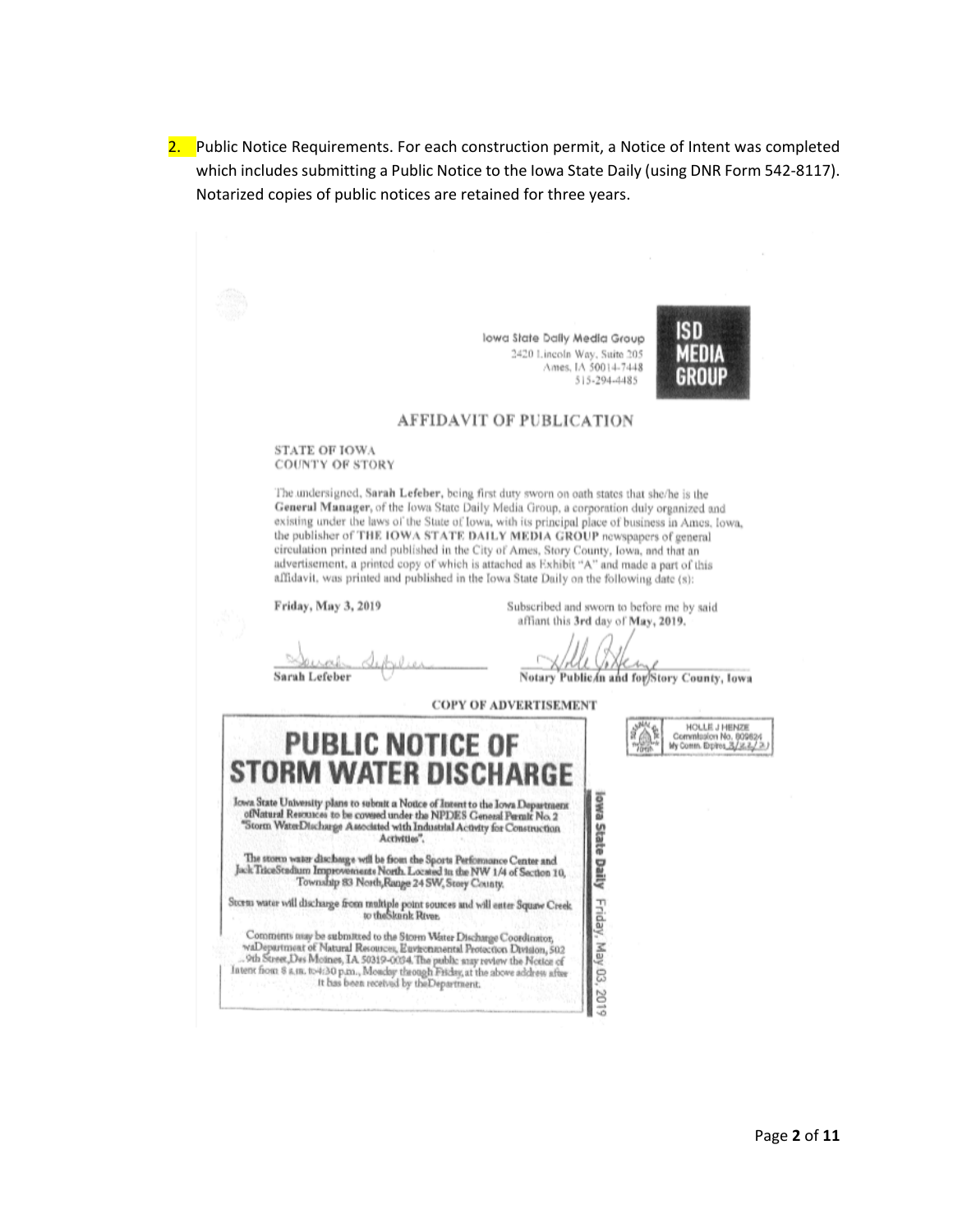# C. Illicit Discharge Detection and Elimination

- 1. Illicit Discharge Prohibition Policy Statement, available at: <https://www.ehs.iastate.edu/publications/policies/swpolicy.pdf>
- 2. EH&S conducted annual dry flow inspections of MS4 campus storm water outfalls throughout 2020. EH&S staff visually inspected storm water outfalls to public waterways and dry land with no illicit discharges detected during the inspections. A review of the annual outfall inspection process was conducted; no changes were made to the inspection program.

# D. Construction Site Storm Water Runoff Control

- 1. Construction Site Runoff Control Policy Statement, available at: <https://www.ehs.iastate.edu/publications/policies/swpolicy.pdf>
- 2. Standard Operating Procedures for NPDES Construction Permits. A summary process flow diagram is available at: [https://www.ehs.iastate.edu/sites/default/files/uploads/publications/reports/Stormwat](https://www.ehs.iastate.edu/sites/default/files/uploads/publications/reports/Stormwater%20Construction%20Permit%20Flow%20Chart.pdf) [er%20Construction%20Permit%20Flow%20Chart.pdf](https://www.ehs.iastate.edu/sites/default/files/uploads/publications/reports/Stormwater%20Construction%20Permit%20Flow%20Chart.pdf)
- 3. Construction Site Inspection Program. EH&S completed 316 storm water inspections at nine construction sites covering a total of 82.0 acres. Construction teams implemented erosion prevention and sediment control practices that prevented 21 tons (that's 120 wheelbarrow loads) of soil from entering our waterways. Keeping soil on site and out of our local creeks and streams improves water quality.
- 4. Pollution Prevention Plan Review Procedures. In addition to the stormwater construction permit flow chart ISU developed to accompany the SOP, each capital project includes contract language that requires compliance with good engineering practices for stormwater management and a template for on-site best management practices for sediment and erosion control. These are available to contractors through the Centric Project Management file sharing application.

# E. Post-Construction Storm Water Management

1. Post-Construction Site Runoff Control Policy Statement, available at: <https://www.ehs.iastate.edu/publications/policies/swpolicy.pdf>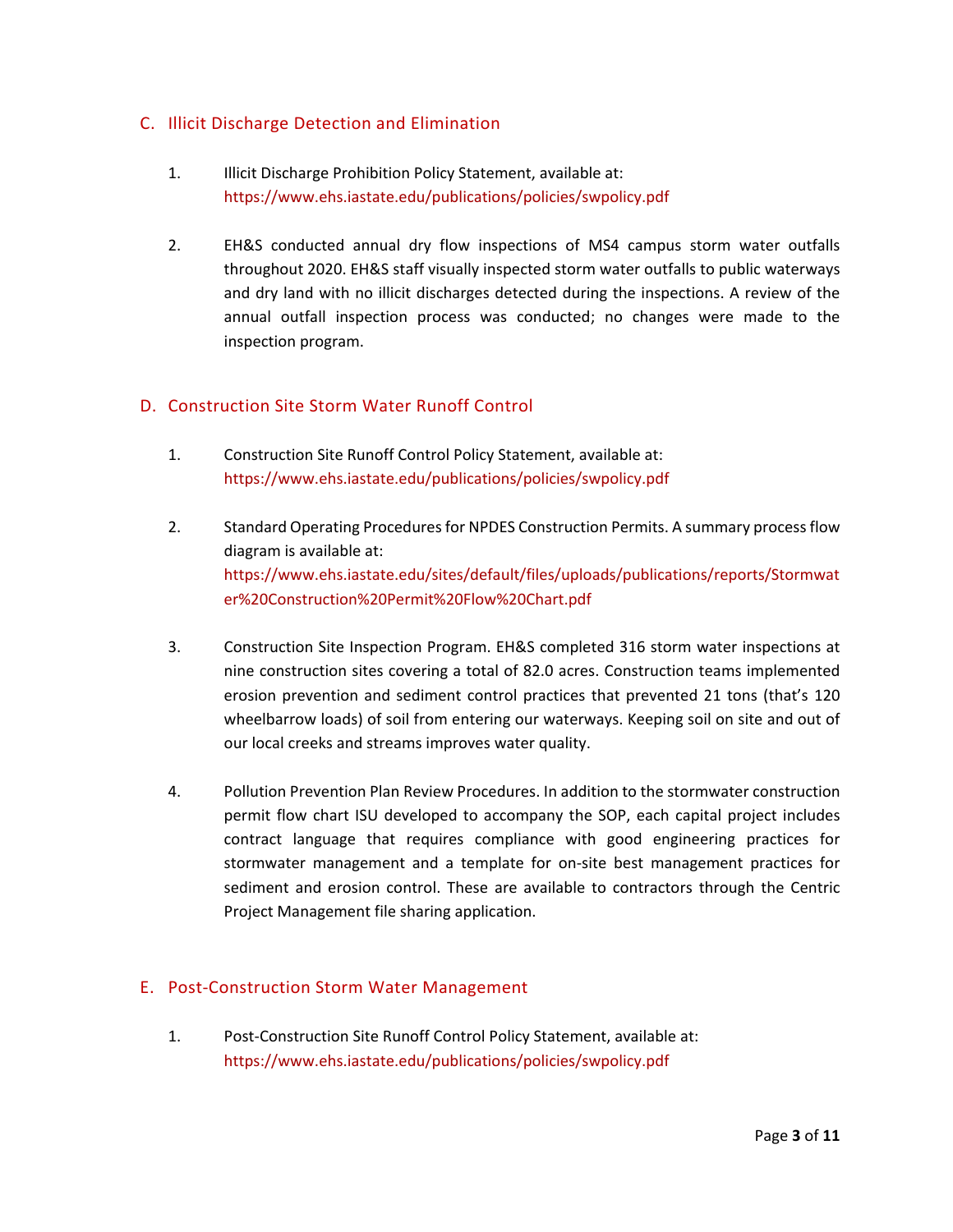- 2. Site Plan Review Procedures. The University follows the Iowa Stormwater Management Manual and Statewide Urban Design and Specifications (SUDAS) manual where practical, including storm water detention, retention, infiltration, quality, and quantity considerations. These post-construction requirements are included in the contract language for capital projects. ISU does not close out a permit until the site meets all contract requirements, including stormwater management obligations.
- 3. Re-Pavement and Storm Water Repair Retrofit Evaluation Program. ISU evaluates repavement and repair projects as needed to minimize runoff from streets and parking lots.

# F. Pollution Prevention / Good Housekeeping

- 1. Educational Programs for ISU Staff. EH&S trained 92 employees during calendar year 2020. Training topics included storm water regulatory compliance, construction site BMPs, storm water hotline, NPDES General Permit No 2, and SWPPP compliance and review.
- 2. ISU departments apply pesticides and fertilizers and continue to operate according to defined management programs. The university follows proper storage procedures, employs approximately 30 certified applicators, minimizes application rates, and maintains application records. Annual reviews determine best management practices (BMPs) and minimization of pesticides and fertilizer application usage.

## **Campus Services**

Since 2007, Campus Services (CS) has practiced Integrated Pest Management (IPM) on university grounds. The goal of IPM is to reduce the number of chemical and fertilizer applications while maintaining an acceptable appearance of campus grounds. CS utilizes a scouting program to establish maintenance levels for specific areas.

## **Reiman Gardens**

Reiman Gardens has committed to practicing sustainable principles for chemical application and supplemental watering. These practices are dependent on specific environmental conditions and pest/weed pressures.

## **Iowa State Athletics Department**

ISU Athletics manages landscape and turf grasses using sustainable environmental practices including water conservation and timely fertilizer/pesticide applications. The annual priorities of minimizing chemical application while treating target areas continues to be a goal. Providing for safety of student athletes is forefront while developing playable conditions for Big Twelve Conference athletic events and band activities. In addition, ISU Athletics participates in a recycling program after each sporting event.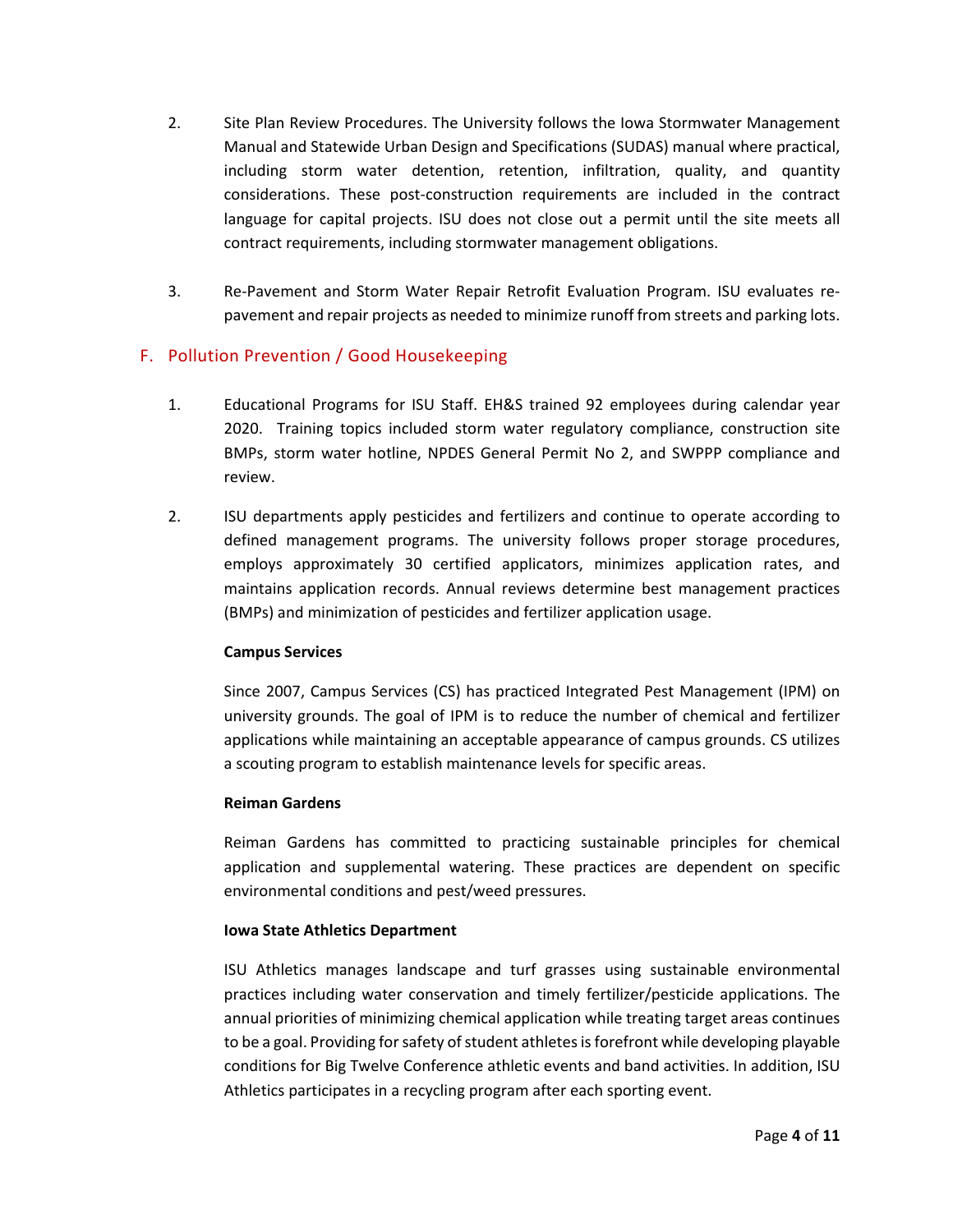### **Veenker Golf Course and Campus Services**

Veenker Golf Course continues to incorporate sustainable philosophies. Golf course staff have implemented BMP's of advanced environmental conservation. The best management practices include lowering application rates of herbicide/pesticides/fungicides, selection of improved disease-resistance cultivars, elimination and reduction of irrigation, establishment of low maintenance areas with wild flowers, fescues, buffalo grasses, and establishment of natural areas. The golf course has used lower application rates of urea fertilizer since 2011.

3. Street and Parking Lot Sweeping Program. In 2019, Iowa State University collected 247 tons of sweepings from 69 miles of streets, sidewalks, and bike paths, and 178 acres of parking lots.



4. Inspection and Maintenance Program – Mike Murray, PE, Chief Mechanical Engineer

Inspection and Maintenance Program requires us to inspect the entire storm system every 5 years, recording areas inspected, dates, methods, individual conducting inspection, observations, and corrective actions.

Approximately 2100 service entry structures (junctions and intakes) covered under the ISU MS4 permit. These structures are labelled on the ISU campus maps based on map grid and a sequential number. To date the exact location of approximately 1,500 of structures have been confirmed on our maps using a global positioning system surveying device. ISU Utilities will continue to survey manholes to improve map accuracy. ISU will inspect each service entry once every 5 years averaging 420 inspections per year.

Since 2013 ISU Utilities has visually inspected the entire system at least once, with 502 inspected in calendar year 2020. In addition, ISU Utilities televises lines where needed to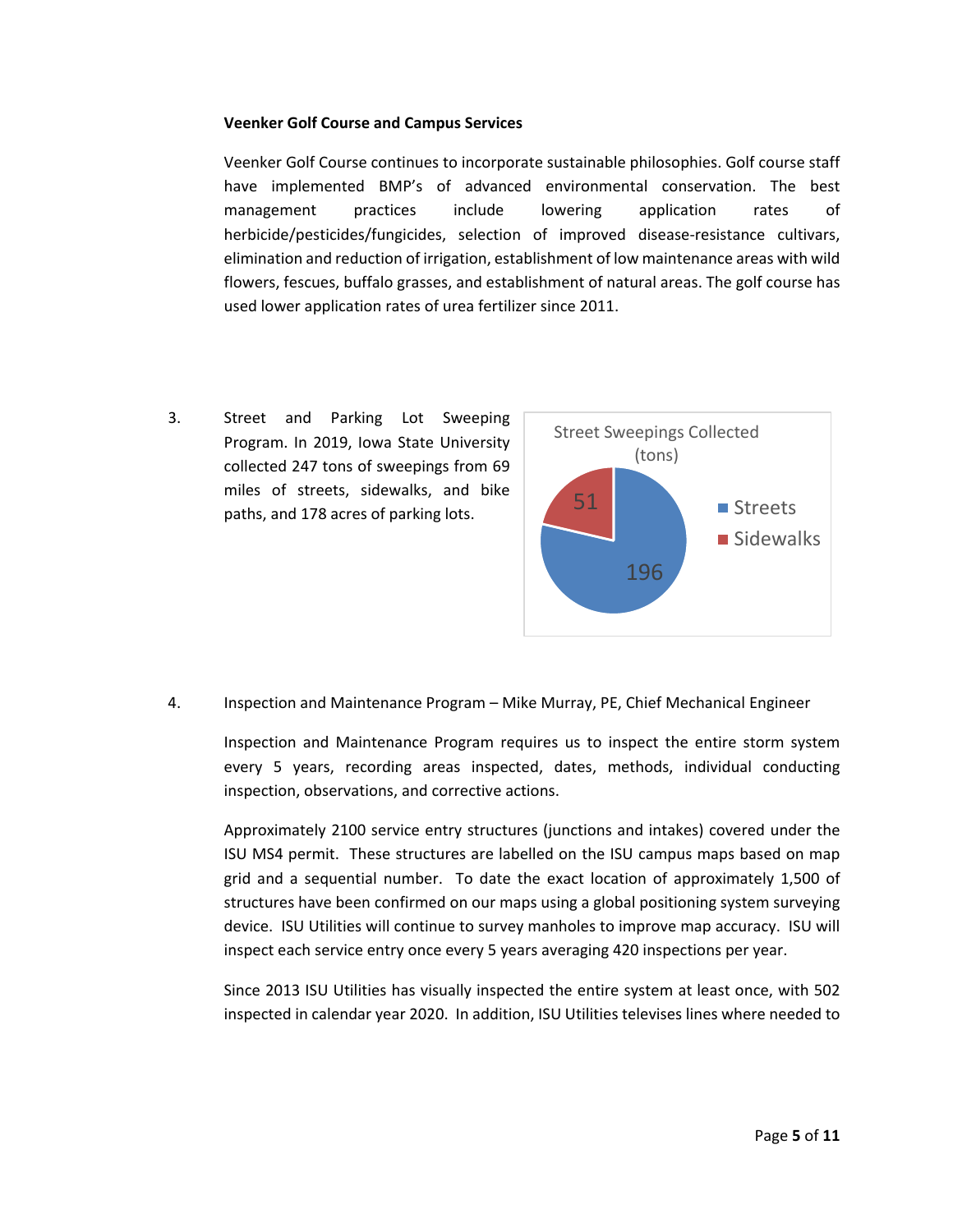verify cleaning or investigate sewer backups. In 2020, 9 areas representing approximately



and repair activities.

3650 feet televised. A typical photo still from a video is included.

ISU employs a facilities management program (FAMIS) to store all maintenance records including date, location of maintenance, assigned staff, manhole number, cost, and items and services purchased which tells us what was done. FAMIS works well to capture metrics and document maintenance

To document that the University is inspecting each service entry cover once every 5 years, ISU Utilities has implemented a separate data collection process. Utility crews systematically inspect the MS4 system based on campus map grid sheets. The data are kept on paper forms recording manhole number, date, person inspecting, method of inspection, and observation. The forms are scanned and maintained in electronic format. This combination of systematic inspections and digitized record keeping ensures that ISU Utilities satisfies MS4 permit requirements. In addition, Utilities is prototyping methods to collect and store this information electronically to evaluate cost effective choices for the MS4 system.

In 2020, 12 storm service entries were grouted, had tops rebuilt or were raised/lowered as a direct result of inspections.

## *2. SUMMARY OF THE MONITORING DATA ON STORM WATER QUALITY IMPROVEMENTS*

ISU is investigating new options for monitoring stream water quality. The discontinuation of the IOWATER program has temporarily eliminated this resource for tracking water chemistry and ecological health. Historic records are still available, but a source of new data and a mechanism for collecting it has not yet been identified.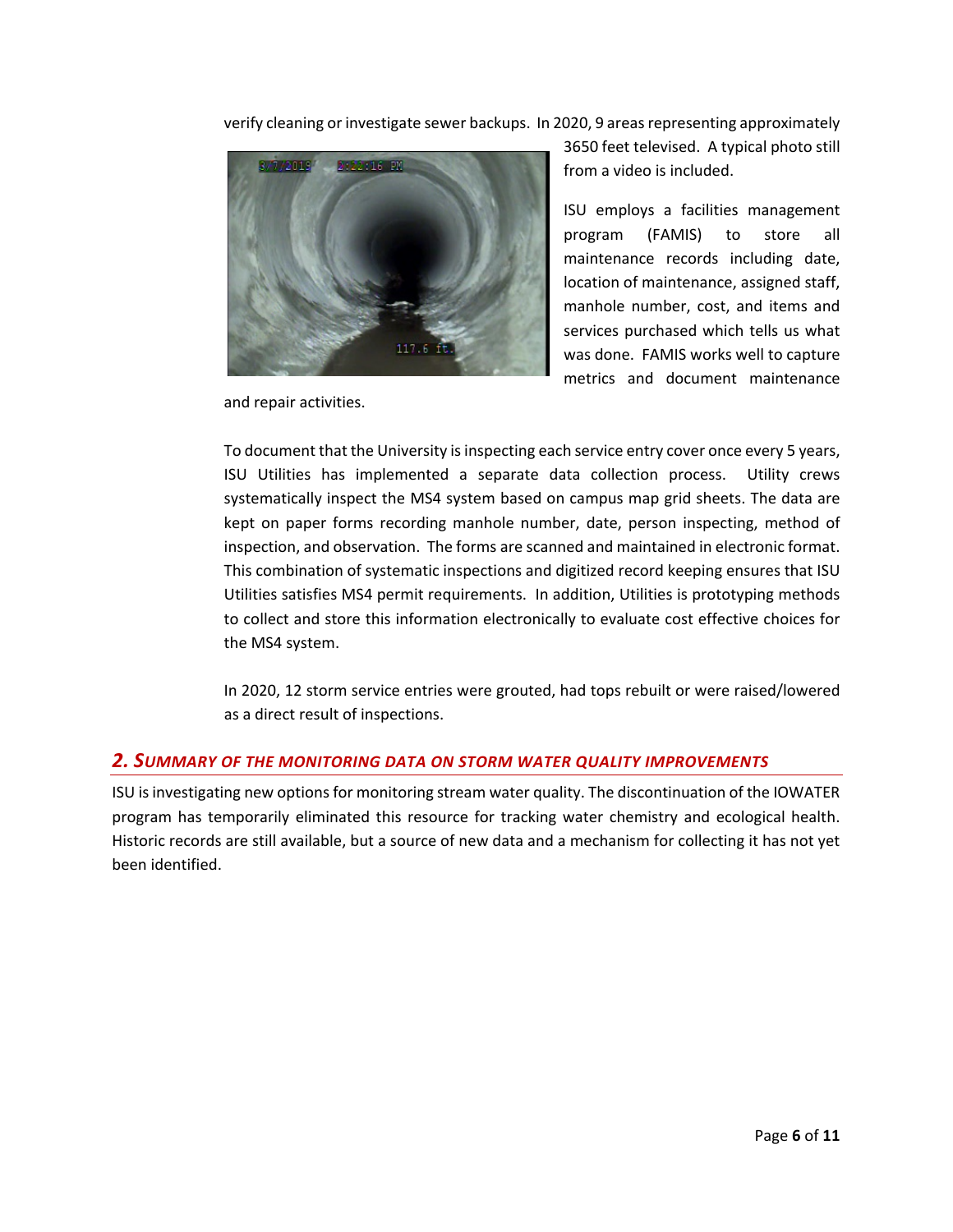# *3. AN ESTIMATE OF THE PREVIOUS FISCAL YEAR EXPENDITURES FOR IMPLEMENTATION OF THE MANAGEMENT PROGRAM AND THE BUDGET FOR THE CURRENT FISCAL YEAR*

The storm water management budget for calendar year 2019 was funded "as needed" by several campus entities:

- EH&S dedicated ½ fulltime equivalent (FTE) staff time to storm water activities, that included regular inspections of all permitted construction sites. EH&S conducted 316 weekly site inspections in 2020 at a total expenditure of \$28,440.
- EH&S staff maintained the storm water website, managed quarterly storm water hotline advertisements in the student newspaper, attended storm water training, and developed ISU staff training programs, at an estimated expenditure of \$65,000 in salary and benefits.



- Construction of new storm water management projects and design fees associated with capital site, parking and building projects estimated at \$1,100,000.
- FP&M expenditures associated with storm water project design/BMPs, project support, implementation, maintenance, MS4 televising and cleaning, and seeding/sodding were approximately \$1,350,000.
- FP&M maintains 45 lane miles of paved institutional roads, 15 lane miles of gravel roads, 191 acres of parking lots, and 51 miles of sidewalks and bike paths throughout campus. To ensure safe passage of all vehicles, sweeping of pedestrian and cyclist roadways, parking lots, and bike paths resulted in an expenditure of \$142,439 The 247 tons of sweepings included 196 tons from streets and 51 tons from sidewalks.

Total estimated storm water management expenditures were \$2,685,879. No annual amounts are appropriated by ISU, as storm water expenses are funded on a per-project basis.

# *4. SUMMARY DESCRIBING THE NUMBER AND NATURE OF INSPECTIONS, ENFORCEMENT ACTIONS AND PUBLIC EDUCATION PROGRAMS CONDUCTED DURING THE REPORTING PERIOD*

## IDNR Inspections

No IDNR inspections occurred during 2020.

## Permitted Site Inspections by ISU Staff

316 inspections were conducted by Environmental Health and Safety on all Iowa State University construction sites requiring a National Pollutant Discharge Elimination System General Permit Number 2. The inspections evaluated contractor compliance with BMPs as described on the site-specific Storm Water Pollution Prevention Plan (SWPPP). EH&S and FP&M staff coordinated mitigation efforts with site contractors when deficiencies were noted.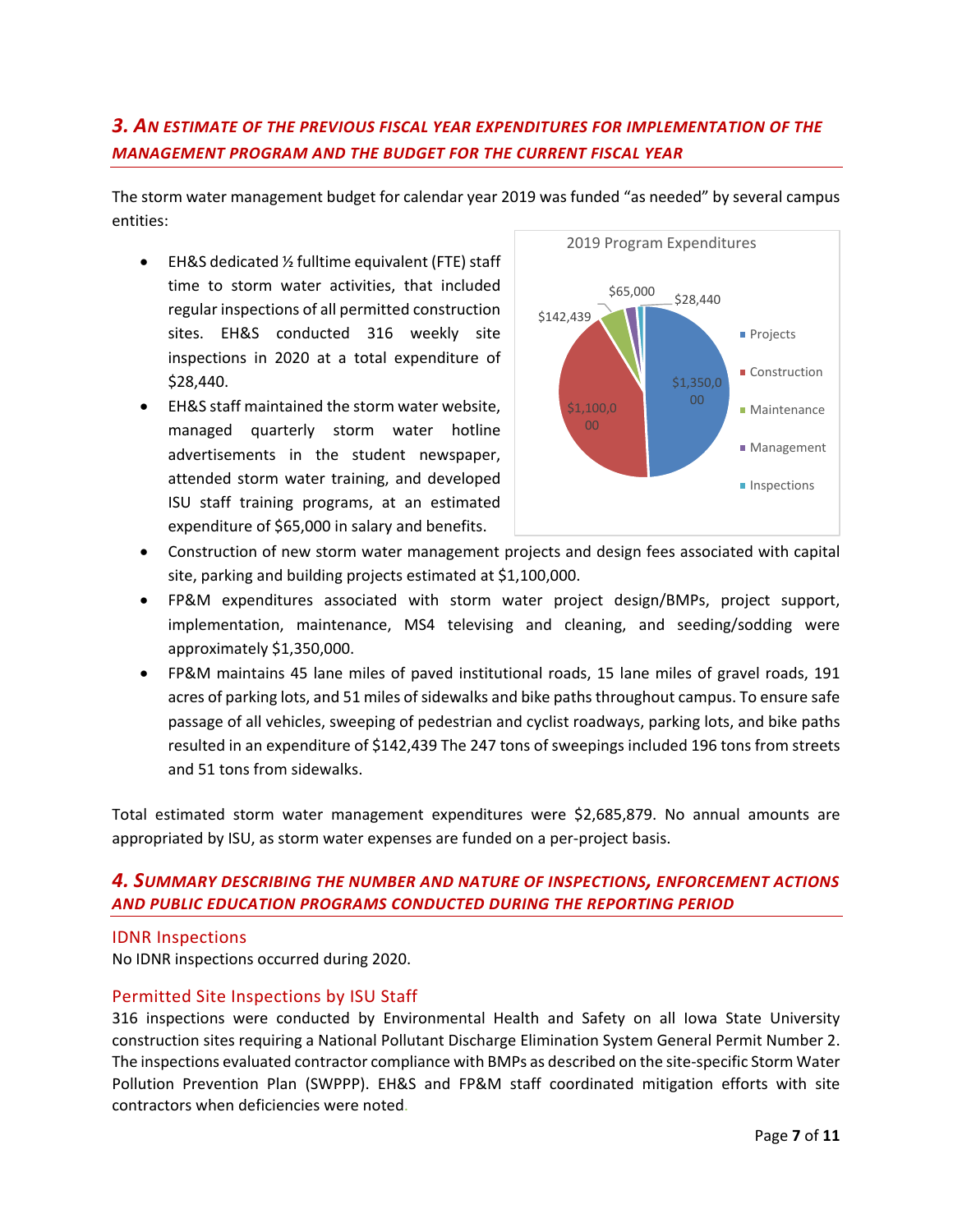## Active and Discontinued Construction Sites

During the 2020 calendar year, nine construction sites operated under NPDES General Permit No. 2 authorizations. The status of these permits is summarized in Table 1.

| Facility                                         | Permit         | Status               |
|--------------------------------------------------|----------------|----------------------|
|                                                  |                |                      |
|                                                  |                |                      |
| <b>Gerdin Addition</b>                           | IA-34443-34122 | Discontinued 10/1/20 |
| Iowa State Center Steam Supple Replacement       | IA-34873-34528 | Discontinued 4/22/20 |
| Poultry Farm Teaching Research Facility          | IA-34872-34527 | Discontinued 6/10/20 |
| Recreation Services East Of University Boulevard | IA-35197-34867 | Discontinued 11/4/20 |
| Reiman Gardens SW Corner Improvements            | IA-30651-30379 | Discontinued 12/4/20 |
| Sports Performance Center & Jack Trice Stadium   | IA-35214-34883 | Active               |
| <b>Student Innovation Center</b>                 | IA-30467-30197 | Discontinued 4/29/20 |
| Vet Med Field Services Building Expansion        | IA-36393-36050 | Discontinued 10/1/20 |
| Kent Feed Mill and Grain Sciences Complex        | IA-38275-37912 | Active               |

# **TABLE 1. STATUS OF CONSTRUCTION PERMITS**

Two permitted sites were still active as of December 31, 2020 (See Attachments A).

## Notices of Discontinuation

Seven construction projects reached final stabilization as defined in General Permit. (Refer to Active and Discontinued Sites, Table 1).

## Reported Spills and Releases

The Storm Water Hotline, (515) 294-7229, received one call requiring a response during 2020.

On Monday December 7, 2019 ISU EH&S staff were notified by a citizen that "pollution "is evident on College Creek. ISU EH&S responded and verified the presence of a green fluorescent sheen and what appeared to be a petroleum type sheen. In the immediate vicinity of the sheens was a drill rig performing drinking water well shocking for the City of Ames. The following City of Ames email response is the explanation for the sheen.

"Last Friday, Northway (our contractor for well rehabilitations) was hauling off tanker(s) of acidized water and discharging them to the Water Plant lime ponds as they always do. Yesterday, Northway was discharging approximately 800 gpm of "normal" well water to test pump it after the rehab. That water would be high in iron, which probably oxidized in the creek and may give it a rusty color/sediment to some extent. This is more noticeable with the lower than normal creek flows. They did this discharge according to an IDNR GP6 permit. I took pictures of College Creek yesterday morning when I walked the creek from well 17 to Squaw Creek. After walking the creek, others and I see that there is evidence of biological "stuff" from the normal cleaning and discharge according to the permit. We do not see any petroleumbased sheen on the water, and there are no petroleum-based cleaners used or involved in the well rehabilitation".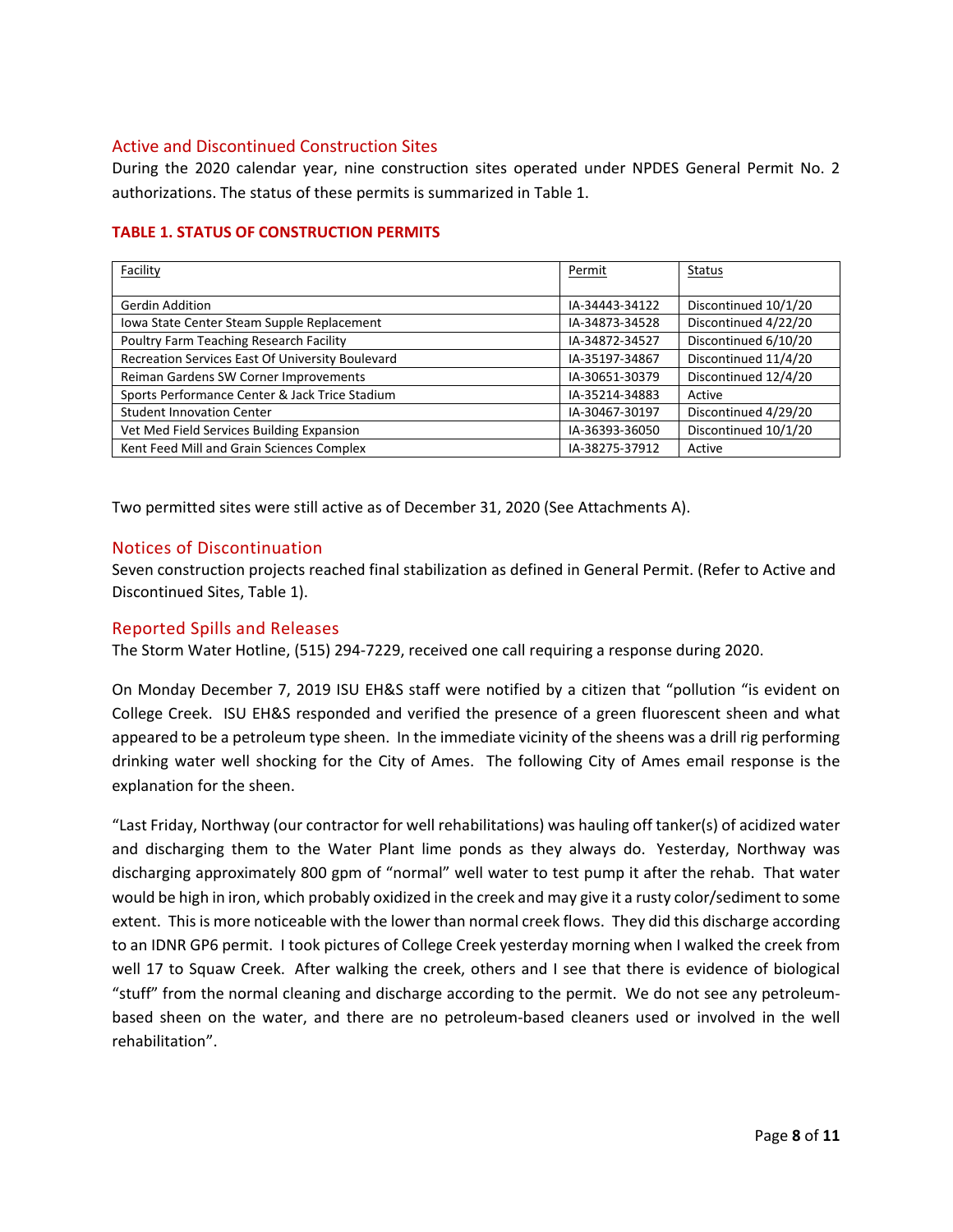# Community and Public Education Programs

# Campus Volunteer Activities –

Due to Covid-19, no public activities were held during 2020.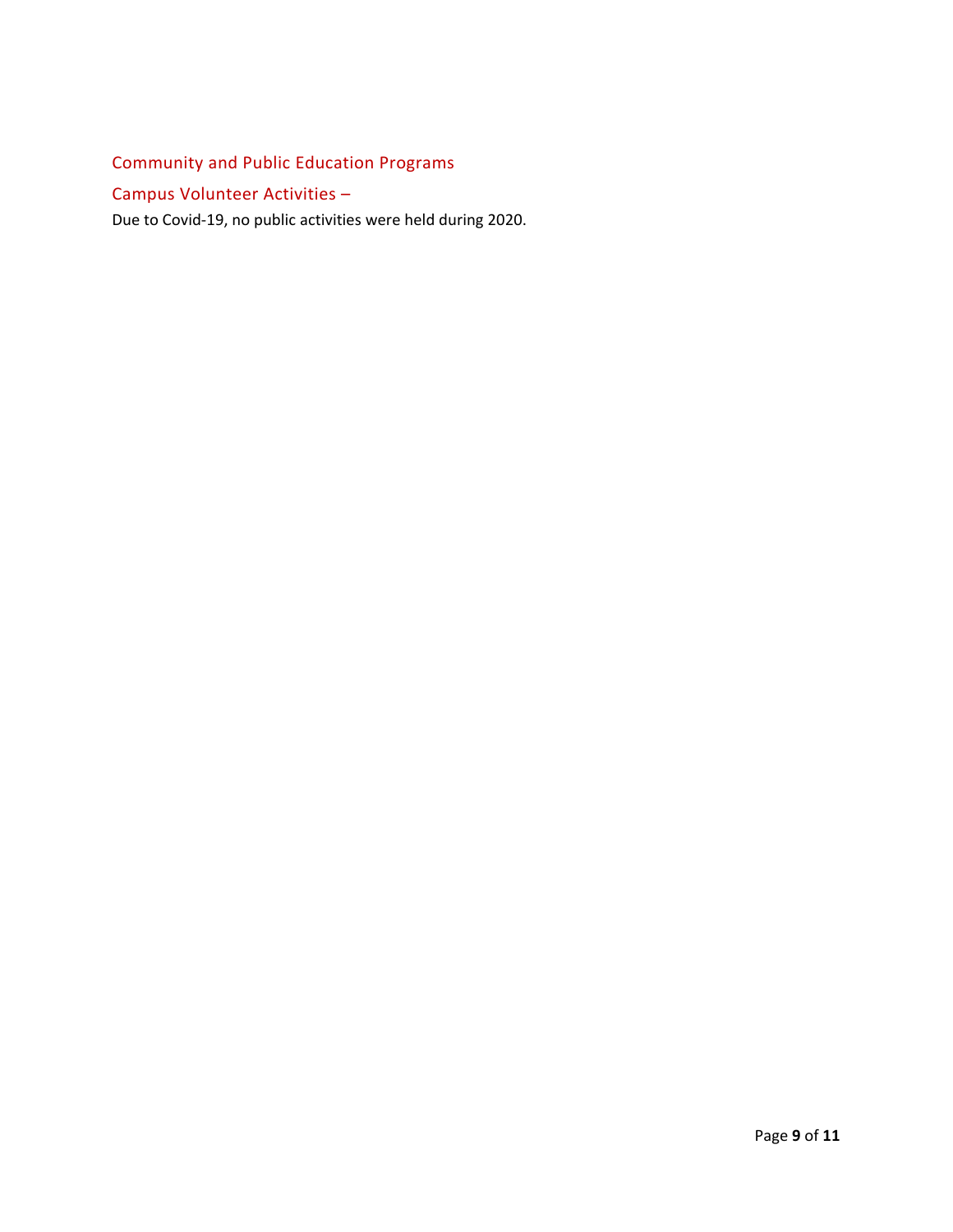# **Attachment A NPDES-Permitted Construction Sites on ISU Campus**



# **Key:**

|    | <b>Gerdin Addition</b>                           | IA-34443-34122 |  |  |
|----|--------------------------------------------------|----------------|--|--|
| 2. | <b>Kent Feed Mill and Grain Sciences Complex</b> | IA-38275-37912 |  |  |
| 3. | Iowa State Center Steam Supple Replacement       | IA-34873-34528 |  |  |
| 4. | Poultry Farm Teaching Research Facility          | IA-34872-34527 |  |  |
| 5. | Recreation Services East Of University Boulevard | IA-35197-34867 |  |  |
| 6. | Reiman Gardens SW Corner Improvements            | IA-30651-30379 |  |  |
| 7. | Sports Performance Center & Jack Trice Stadium   | IA-35214-34883 |  |  |
| 8. | <b>Student Innovation Center</b>                 | IA-30467-30197 |  |  |
| 9. | Vet Med Field Services Building Expansion        | IA-36393-36050 |  |  |
|    | المالحامل منافستان ومستنقصه                      |                |  |  |

Active sites in **bold.**